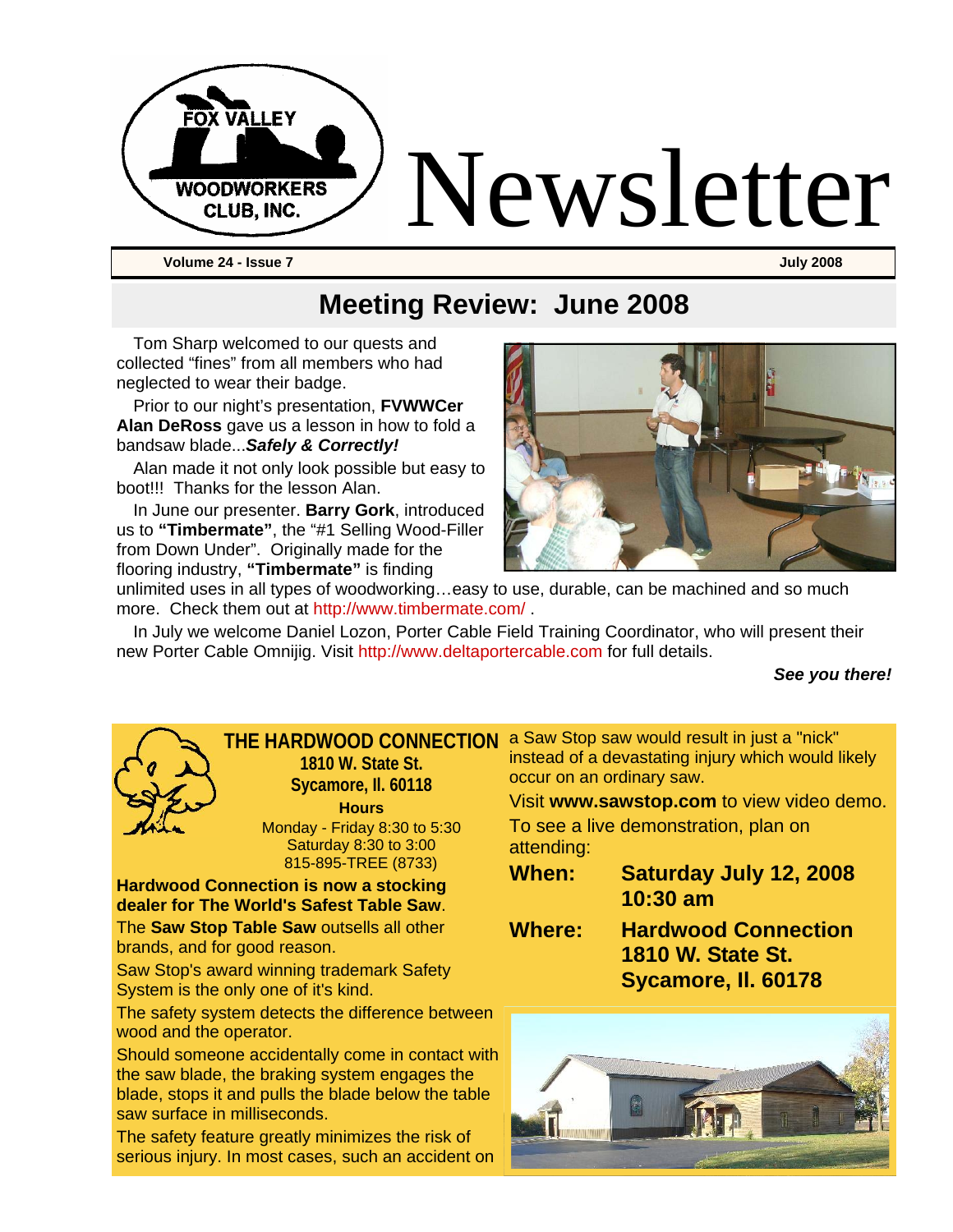# **FVWWC Events Calendar**

| Jul 1st  Tue  6:30 p.m.  FVWWC Shopsmith SIG Meets<br>Jul 1st  Tue  6:30 p.m.  FVWWC Hand Tool SIG Meets<br>Jul 1st  Tue  7:30 p.m.  FVWWC General Meeting: Daniel<br>Lozon, Porter Cable Field Training<br>Coordinator, Presenting the new<br>Porter Cable Omnijig. |
|----------------------------------------------------------------------------------------------------------------------------------------------------------------------------------------------------------------------------------------------------------------------|
| Jul 16th  Wed  9:00 a.m.  FVWWC's Breakfast Club: Red<br>Apple Restaurant - 414 S Schmale<br>Rd - Carol Stream, IL                                                                                                                                                   |
| Jul 19th  Sat  9:00 a.m.  FVWWC Sharpening Workshop<br>& "Rough to Ready" Demo --<br>See page 6 for more details!                                                                                                                                                    |
| Aug 6th  Tue  6:30 p.m.  FVWWC Shopsmith SIG Meets                                                                                                                                                                                                                   |
| Aug 6th  Tue  6:30 p.m.  FVWWC Hand Tool SIG Meets                                                                                                                                                                                                                   |
| Aug 6th  Tue  7:30 p.m.  FVWWC General Meeting: Doug<br>Olson & fellow FVWWCers bring<br>us "Virtual Shop Tours 2008" -<br>contact Doug to participate:<br>DOLSON123@aol.com                                                                                         |



# **FVWWC Officers & Staff**

**woodworkers@fvwwc.org** 

| President                                | <b>Tom Sharp</b>           |
|------------------------------------------|----------------------------|
|                                          | thomas.sharp@sbcglobal.net |
| Past President  Ron Gilkerson            |                            |
|                                          | (630) 879-8756             |
|                                          | rongilker@hotmail.com      |
| Vice President  Matt Gauntt              |                            |
|                                          |                            |
|                                          |                            |
| Program Committee Robin Blair            |                            |
|                                          | blairr@saic.com            |
|                                          | <b>Ron Gilkerson</b>       |
|                                          | Doug Olson                 |
| Membership  Larry Maher                  |                            |
| Editor/Webmaster  Linda Christensen      |                            |
|                                          | woodworkers@fvwwc.org      |
| Library Committee  Dave Dockstader       |                            |
|                                          | <b>Rick Moss</b>           |
|                                          | <b>Tom Zillman</b>         |
| Raffles/Photographer Charlie Christensen |                            |
| Show & Tell MC  Matt Gauntt              |                            |
| Show Chairman  Mike Madden               |                            |
| Toy Drive/Club Logo Items Gail Madden    |                            |
| Member-at-Large  James Nellis            |                            |
| Audio/Visual Tech Robin Blair            |                            |
|                                          |                            |
|                                          |                            |
| Shopsmith SIG Chairman Dave Dockstader   |                            |
|                                          | (630) 851-8118             |
|                                          | sourceror@sbcglobal.net    |
| <b>Hand Tool SIG Chairmen</b>            | <b>Mike Brady</b>          |
|                                          | mbrady25@comcast.net       |
|                                          | <b>Mike Bridger</b>        |
|                                          | bridger.mike@gmail.com     |

# **FVWWC MONTHLY DRAWING**

#### **June's Regular Monthly Drawing:**

**1st Prize Bonus Combo: Bosch Drill Driver & Bosch Multi-Detector ....Dave Dockstader 2nd Prize: Bosch 5" Random Orbital Palm Sander .................................John Warwick 3rd Prize: Bosch Tote .................................................................................Tom Sprain** 

All proceeds go to the general operating fund of FVWWC to enable us to give more back to the membership. *Get your tickets early to be part of the fun & a chance to win!* More great items to choose from in the July drawings.

We are also running another **"Special Raffle"** for a **TurncrafterPro VS Midi Lathe** and everything you need is included in this kit we put together with the help of **Rich Rossio** and **Penn State Industries**. *(Details at Raffle table.)*

**REMEMBER:** These are "Member's ONLY" features to give our members more chances to win!



### **Charlie Christensen - FVWWC Raffle Chairman**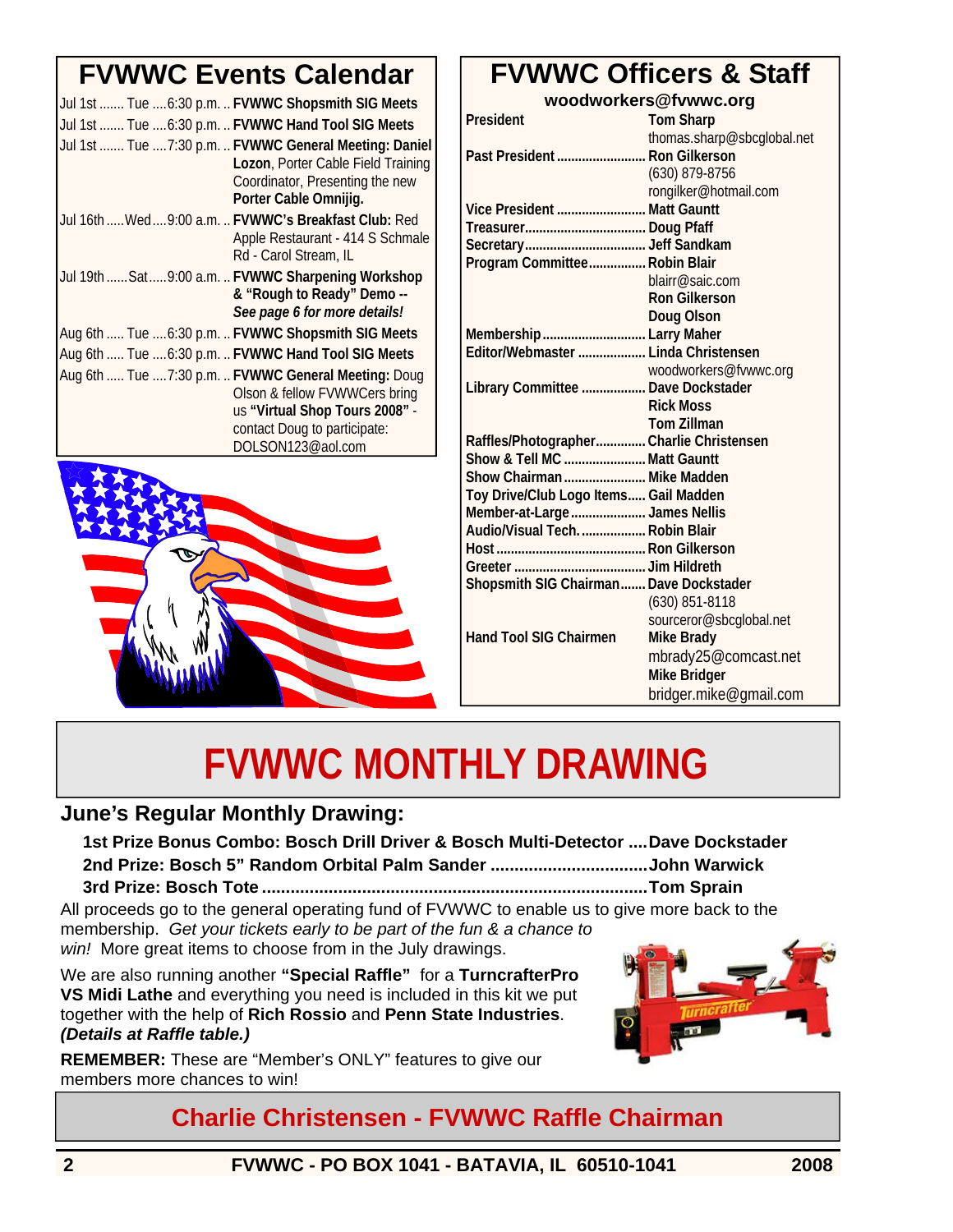

# **FVWWC's Shopsmith SIG Report**

The Shopsmith Special Interest Group (SIG) meets at 6:30 on the first Tuesday of the month, just before the FVWWC meeting, in the vestibule of the Bethany Lutheran Church. The purpose of the group is to share experience, ideas, and fun and explore all the possibilities available with the Shopsmith. You don't even have to own a Shopsmith to join us.

The "Hands On" magazine index project has been completed by Joe Popp and copies of the index will be distributed at the next meeting. "Hands On" was a publication of Shopsmith, Inc. for a number of years that had some wonderful projects and a variety of Shopsmith jigs and fixtures. If you are interested in the little machine that can, please join us.

**Dave Dockstader 630-851-8118 sourceror@sbcglobal.net**



# **FVWWC's Hand Tool SIG**



The Hand Tool SIG before the June meeting and looked over some tools brought in by members. The theme for the meeting was buying used tools on the Internet: including eBay, forums, dealers, and Craig's List. With gas prices climbing, the Internet may be the best way to acquire tools. Most hand tools can be shipped quickly for under \$10.00. You might burn a lot of gas finding that same tool "in the wild". In July, we are going to take a look at what is available in vintage hand saws and how sharpening these saws may not be a lost art, if you learn to do it yourself. Bring your own saws for discussion.

If you have hand tools that you want to swap or sell, bring them along too.

**Mike Brady**  mbrady25@comcast.net

**Mike Bridger**  bridger.mike@gmail.com



Everyone likes free project plans especially when the plans are for items to make your shop better organized or for jigs to make your woodworking more accurate. The editors at *WOOD* Magazine recently rebuilt and added more free shop project plans to the Woodworking Plans <http://www.woodmagazine.com/woodworking-plans/> section at *WOOD* Online. The section is broken down by shop tools ranging from Bandsaws to Tablesaw Accessories. The Jigs section alone contains dozens of free plans to make you a better woodworker. The projects from these plans were all built in the *WOOD* magazine shop to assure your building success.

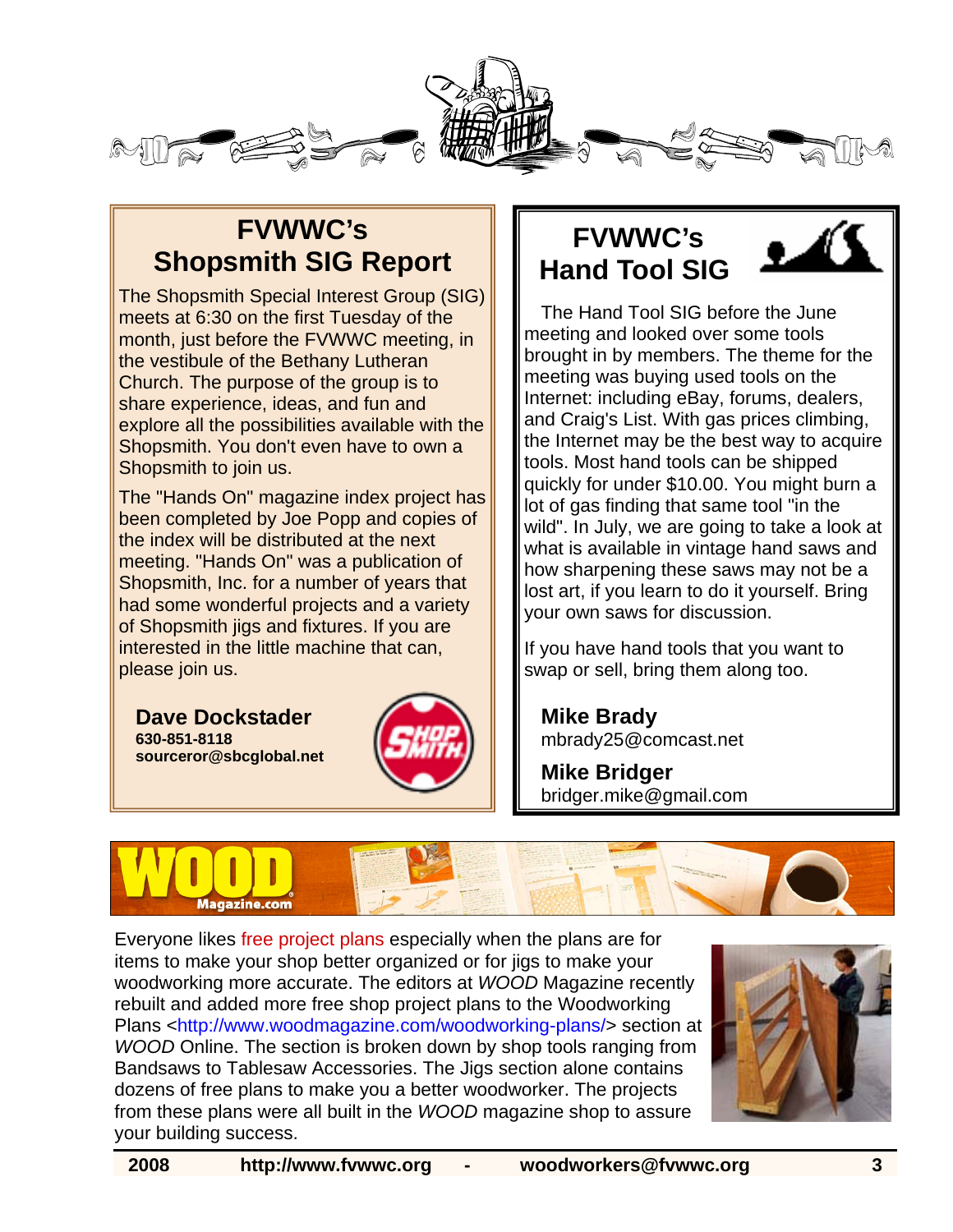#### **GOW '08 Gathering of Woodcarvers**

#### *What is a GOW?*

A Gathering of Woodcarvers where there are over 35 seminars for all levels of carving. The classes will be in enclosed buildings (used as commercial display buildings during the fair) with fairly good lighting and electricity. And new this year, the addition of evening classes.

#### *Where is it going to be?*

Sandwich Fairgrounds in Sandwich, Illinois (just east of Somonauk) (Note this is a new location and as we have outgrown Joe Dillett's site)

#### *When is it going to be?*

Monday noon, September 15th, 2008 – Saturday noon, September 20th

#### *Tell us more about the Seminars.*

There will be about 15 instructors teaching about 35 seminars on woodcarving. Many of these seminars are directed toward the beginner carver. They will include carving birds, decoys, relief, in-the-round, busts, bark carving, caricature carving, sharpening and much more. The seminars run from 9 a.m. to 5 p.m. with an hour off for lunch; Monday through Saturday. Some seminars are half-day (\$5 plus material), some full day (\$10 plus material) and some are more than one day. All payment for seminars go to the instructors to help cover expenses.

#### *Can I pre-register?*

All attendees are encouraged to pre-register to attend the GOW as soon as possible with Sandie (email: outdoor111@verizon.net). This will allow for a much shorter time in line at the registration table.

#### *Where do I go for more details?*

Go to *http://www.camperjohn.com/gow/* for more information & a look at last year's GOW.

**Tebala Shrine Temple 7910 Newburg Rd. Rockford, IL 61108 14th Annual Carving Show**

August 16, 2008 10:30 am to 4:00 pm Admission is \$3.00 for adults, children under 12 are free **http://www.blackhawkcarving.com/**

#### **Turn-On! Chicago 2008 July 25 - 27**

#### The First Midwest Woodturning Symposium

The Chicago Woodturners are pleased to present a Woodturning Symposium located in the heart of the Midwest,

featuring the finest demonstrators, artists, and educators in the woodturning field.



For more information or to register, visit their website at:

**http://www.chicagowoodturners.com** 



*...To a carving show!* 

# **FOX VALLEY CARVERS Presents their 3rd Annual WOODCARVERS FAIR 20 September 2008**

**Fox Valley Older Adult Services Bldg 1406 Suydam Rd Sandwich IL 60548 (across from the fairgrounds)** 

**Featured Carver: Ol' Don Burgdorf** 

**Free Admission, Free Parking & in Air Conditioned building.** 

**Woodcarvers will be demonstrating and selling. Tables rented at \$15 each** 

**For information contact: Gene Westerberg, Bird carver 815-786-1890** 

**birdcarvergene@aol.com** 

Please check out my pictures on Webshots http://community.webshots.com/user/birdcarvergene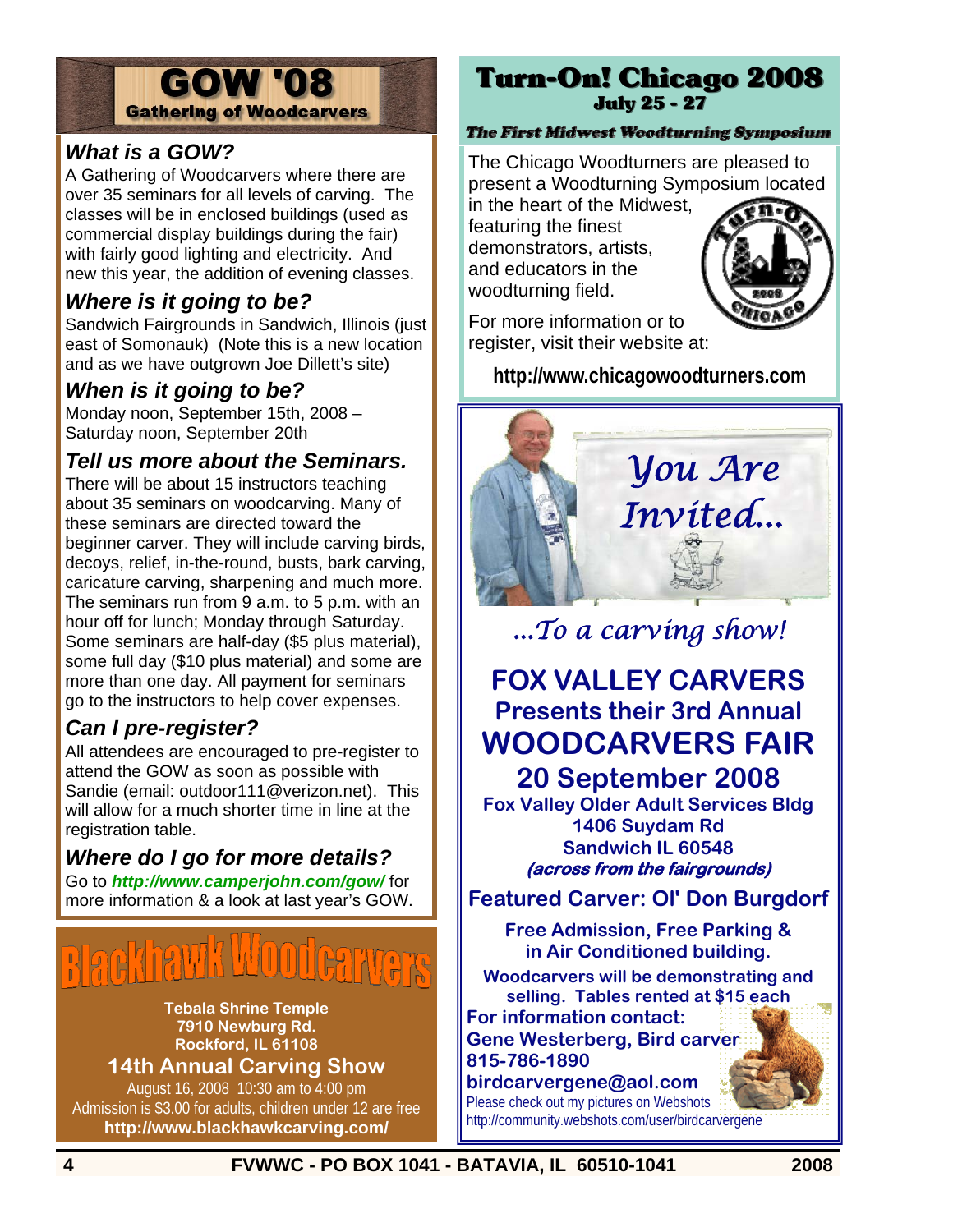# **FVWWC is invited to the DuPage Woodworkers Annual Auction Saturday July 26th**

#### **You won't want to miss:**

- **Grand Prize Raffle valued at over \$100**
- **Additional drawings throughout the day**
- **Auctioneer extraordinaire, Mr. Rich Rossio**
- **Many other items of interest & great deals from participants**

For added excitement, **Penn State Industries and L&R Collectables, represented by Rich Rossio** are donating product in excess of \$200 for raffle prizes during the auction.

#### *How great is that?*

*You must register to bid and also to qualify for the raffle prizes.*  Seller/Buyer Registration begins at 8 a.m.



#### **Auction begins at 9 a.m. St James the Apostle Parish 480 South Park Boulevard Glen Ellyn, Illinois 60137**

South of Roosevelt Rd & North of Butterfield Rd in Glen Ellyn - Map/Directions on club's website:

#### **http://www.DuPageWoodworkers.org**

For questions call Wayne Maier at 630-790- 4319 or Rich Rossio at 815-838-7686 or email information@dupagewoodworkers.org



August 20-23, 2008 Wednesday - Saturday Hours: 8am - 6pm Georgia World Congress Center Atlanta, GA

# http://www.iwfatlanta.com/





### **Woodcarving Illustrated's 2008 Santa Carving Contest Deadline: September 1st, 2008**

# **WIN BIG!**

Compete for top prizes and the chance to have your work featured in the pages of Woodcarving Illustrated! Judges will select one Grand Prize Winner and three Honorable Mentions. AND, all finalists will be featured on the WCI website where one People's Choice Award will be selected by our readers and the woodcarving community. Don't delay -- the deadline to enter is September 1, 2008!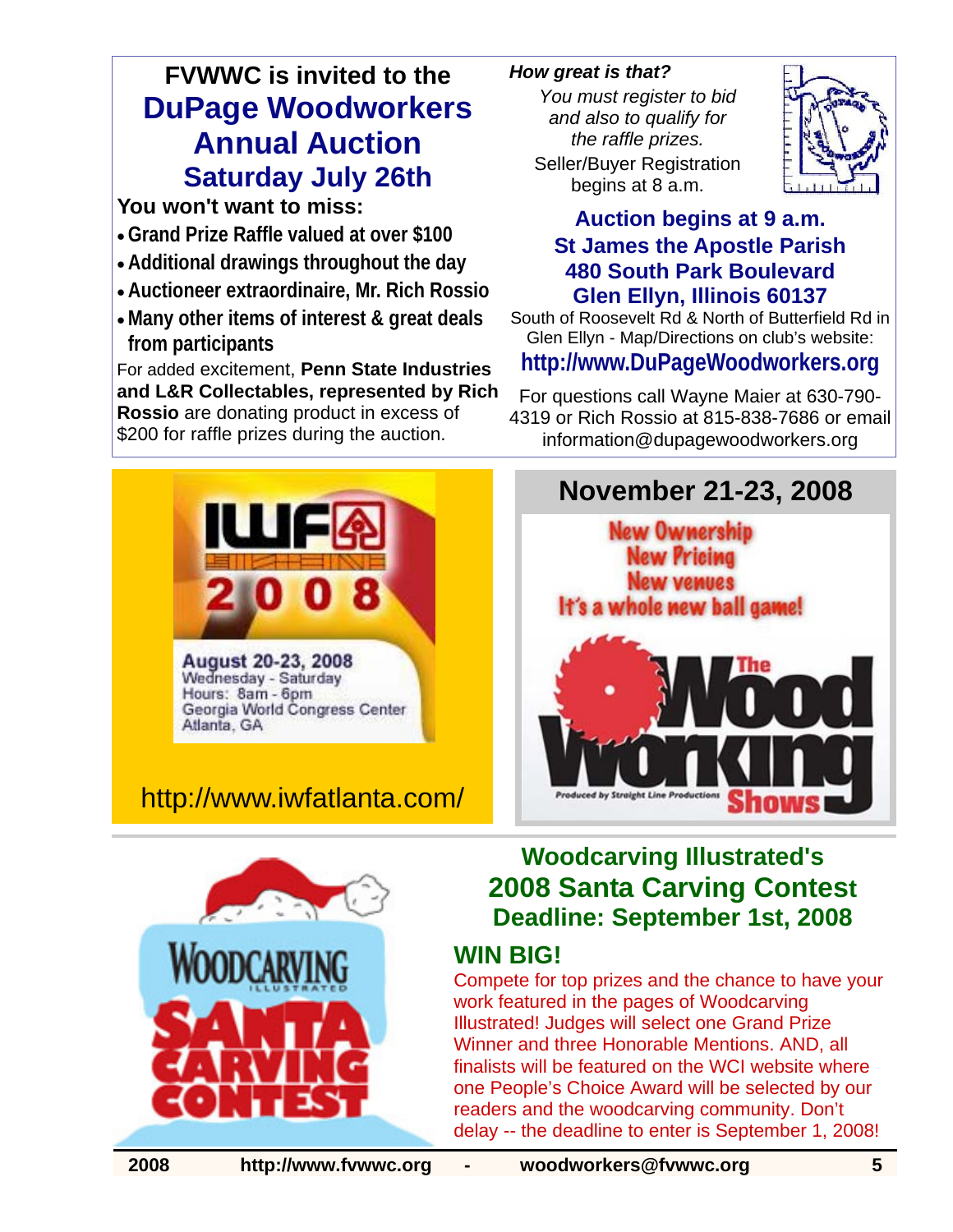## **June Shop Tour Report**



Here are some photos, submitted by FVWWC's Jeff Sandkam, from the June 7th tour of Dan Miller's shop in Elgin.



Dan and his wife have restored an 1875 house and carriage house. His shop is on the upper floor of the carriage house.



**Sharpening Workshop & "Rough to Ready" Demo and More!** 

**Saturday - July 19th, 2008** 

**9:00 a.m.** 

**Max-Torque, LTD. 2180 Corporate Lane Naperville, IL (630) 369-9600** 

**Lunch compliments of our host Jim Donovan, FVWWC Member & owner of Max-Torque, immediately following the Workshop.** 

**Info: Linda Christensen at (630) 551-7653 or woodworkers@fvwwc.org**



**Valley Carvers' 20th Annual Carving Show Sunday, September 28th, 2008 9:00 a.m. to 5:00 p.m.** 

# **Starved Rock State Park Lodge Utica, IL**

**(At Interstate 80 to Rt. 178, Utica exit, then 4 miles South)** 

# **Free Admission**

**World Class Show featuring:** 

- **Raffle Table**
- **Judged/Juried Show & Sale**
- **Many Exhibitors**
- **Fantastic Carvings**

**For more information contact: Bob Wills, Show Chairman 815-634-3086 or bkwoodart@sbcglobal.net**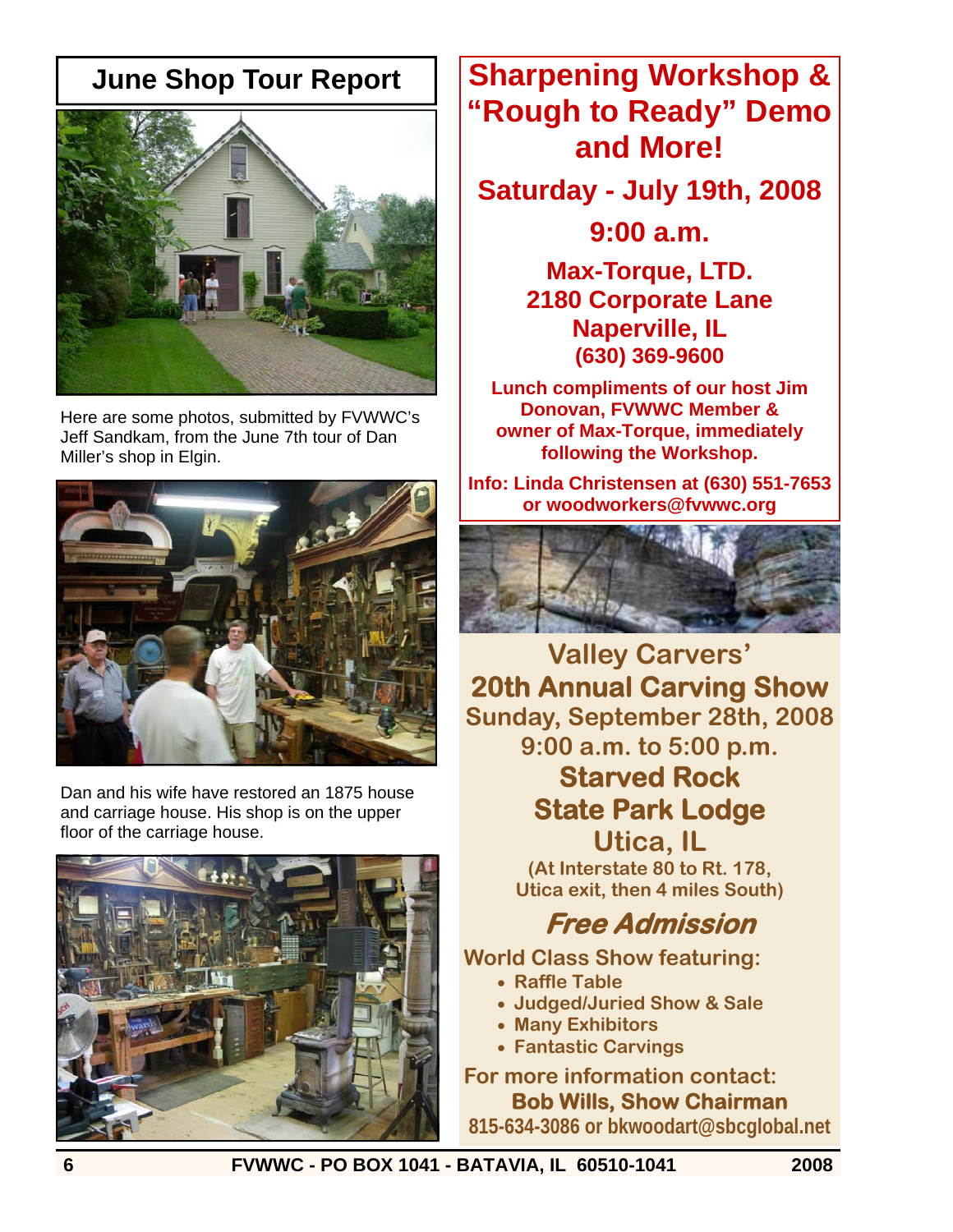# **Show & Tell June 2008 Matt Gauntt, MC**

June's display was one of great variety, to say the least. Member's participating were:

- ¾ **Don Carkhuff: Thin Strip Cut Jig** made of unknown wood with poly finish and an **End Table** made of Curly Maple, also finished in poly.
- ¾ **Dave Dockstader: Strip Ripper** made of Alder with a Zinson Bullseye Shellac finish and a **Double Lucet** of Oak with a Watco Dark Walnut and wax finish.
- ¾ **John Winton: Ear Ring Displays** made of Spalted Maple & Hickory with Danish Oil finish...Birthday gifts for his daughter and two nieces.
- ¾ **Bud Light: Northern Flicker** carved from Tupelo with an Acrylic paint & Poly finish which will be mounted when complete.
- ¾ **Doug Olson: Joiner Push Stick** made of Oak & Walnut plywood with a wipe-on varnish finish.
- ¾ **Dave Van Norman: Quilt Rack** made of Poplar and finished/decorated with Milk Paint and Tried & True Original.
- ¾ **Robin Blair: Bench Seat for Boat** constructed of plywood with Mahogany trim and finished in a Minwax Stain and poly.